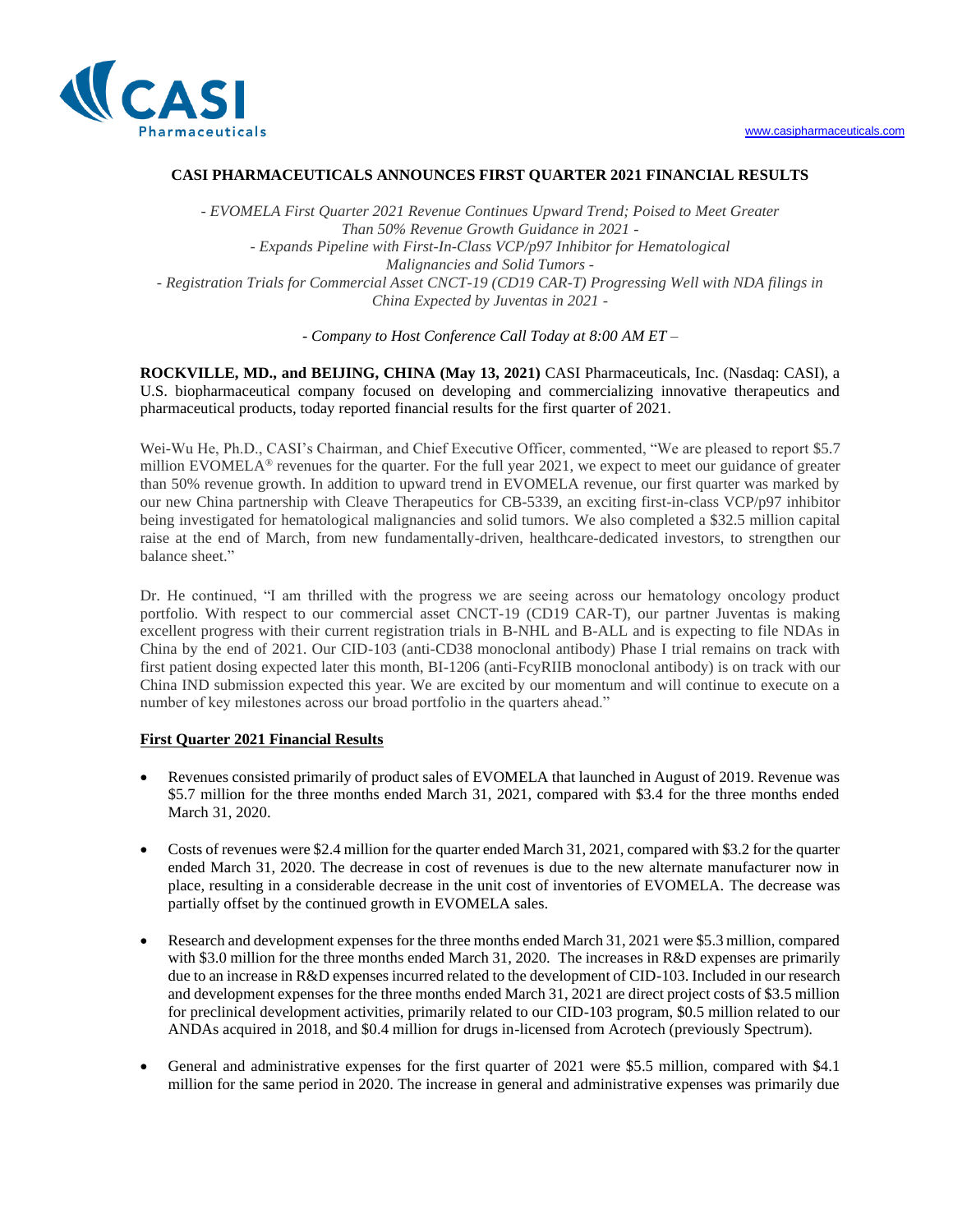to an increase in headcount and payroll expenses as the Company continues to build its sales and marketing force.

- Selling and marketing expenses for the first quarter 2021 were \$2.7 million, compared with \$1.3 for the same period in 2020.
- Net loss for the first quarter of 2021 was \$13.7 million compared to \$8.2 million for the same period in 2020.
- As of March 31, 2021, the Company had cash and cash equivalents of \$68.1 million compared to \$57.1 million as of December 31, 2020.

Further information regarding the Company, including its Quarterly Report on Form 10-Q for the quarter ended March 31, 2021, can be found at www.casipharmaceuticals.com.

### **Conference Call**

The Company will host a conference call reviewing the first quarter highlights at 8:00 a.m. ET on Thursday, May 13, 2021. On the call, CASI's Chairman & CEO will provide an update on the Company's business and upcoming milestones. The conference call can be accessed by dialing (833) 420-0382 (U.S.), 8008700181 (China), 58086567 (Hong Kong) to listen to the live conference call. The conference ID number for the live call is 7478587.

### **About CASI Pharmaceuticals**

CASI Pharmaceuticals, Inc. is a U.S. biopharmaceutical company focused on developing and commercializing innovative therapeutics and pharmaceutical products in China, the United States, and throughout the world. The Company is focused on acquiring, developing, and commercializing products that augment its hematology oncology therapeutic focus as well as other areas of unmet medical need. The Company intends to execute its plan to become a leader by launching medicines in the greater China market leveraging the Company's Chinabased regulatory and commercial competencies and its global drug development expertise. The Company's operations in China are conducted through its wholly-owned subsidiary, CASI Pharmaceuticals (China) Co., Ltd., which is located in Beijing, China. The Company has built a commercial team of more than 80 hematology and oncology sales and marketing specialists based in China. More information on CASI is available at www.casipharmaceuticals.com.

### **[Forward-Looking Statements](http://www.casipharmaceuticals.com/)**

This news release contains forward-looking statements within the meaning of the Private Securities Litigation Reform Act with respect to the outlook for expectations for future financial or business performance, strategies, expectations, and goals. Forward-looking statements are subject to numerous assumptions, risks, and uncertainties, which change over time. Forward-looking statements speak only as of the date they are made, and no duty to update forward-looking statements is assumed. Actual results could differ materially from those currently anticipated due to a number of factors, including: the risk that we may be unable to continue as a going concern as a result of our inability to raise sufficient capital for our operational needs; the possibility that we may be delisted from trading on The Nasdaq Capital Market; the volatility in the market price of our common stock; the outbreak of the COVID-19 pandemic and its effects on global markets and supply chains; the risk of substantial dilution of existing stockholders in future stock issuances; the difficulty of executing our business strategy in China; our inability to enter into strategic partnerships for the development, commercialization, manufacturing and distribution of our proposed product candidates or future candidates; our lack of experience in manufacturing products and uncertainty about our resources and capabilities to do so on a clinical or commercial scale; risks relating to the commercialization, if any, of our products and proposed products (such as marketing, safety, regulatory, patent, product liability, supply, competition and other risks); our inability to predict when or if our product candidates will be approved for marketing by the U.S. Food and Drug Administration (FDA), National Medical Products Administration (NMPA), or other regulatory authorities; our inability to enter into strategic partnerships for the development, commercialization, manufacturing and distribution of our proposed product candidates or future candidates; the risks relating to the need for additional capital and the uncertainty of securing additional funding on favorable terms; the risks associated with our product candidates, and the risks associated with our other early-stage products under development; the risk that result in preclinical and clinical models are not necessarily indicative of clinical results; uncertainties relating to preclinical and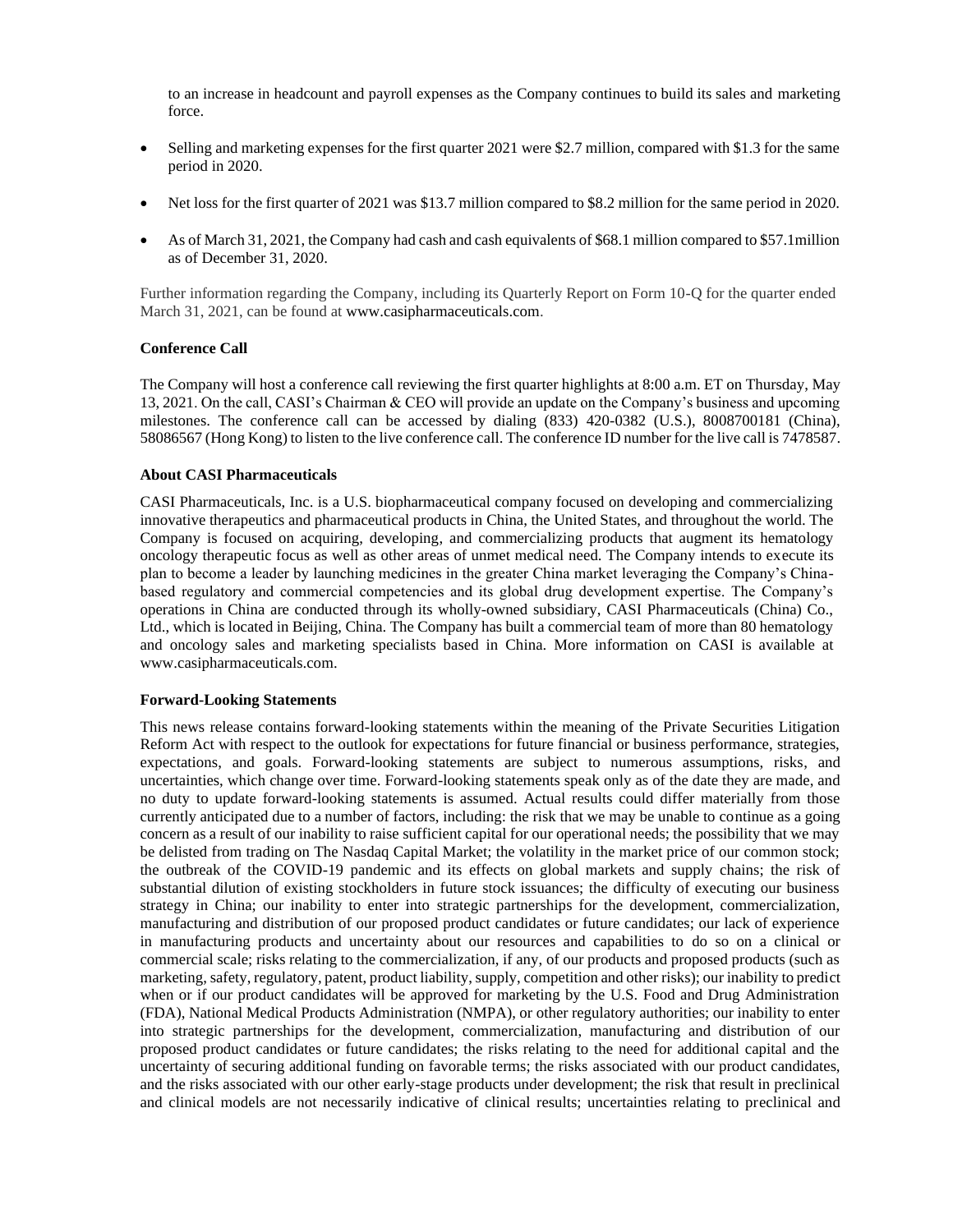clinical trials, including delays to the commencement of such trials; our ability to protect our intellectual property rights; our ability to design and implement a development plan for our ANDAs held by CASI Wuxi; the lack of success in the clinical development of any of our products; and our dependence on third parties; the risks related to our dependence on Juventas to conduct the clinical development of CNCT19 and to partner with us to comarket CNCT19; risks related to our dependence on Juventas to ensure the patent protection and prosecution for CNCT19; risks relating to the commercialization, if any, of our proposed products (such as marketing, safety, regulatory, patent, product liability, supply, competition and other risks); risks relating to interests of our largest stockholders and our Chairman and CEO that differ from our other stockholders; and risks related to the development of a new manufacturing facility by CASI Wuxi. Such factors, among others, could have a material adverse effect upon our business, results of operations, and financial condition. We caution readers not to place undue reliance on any forward-looking statements, which only speak as of the date made. Additional information about the factors and risks that could affect our business, financial condition, and results of operations, are contained in our filings with the U.S. Securities and Exchange Commission, which are available at www.sec.gov.

*EVOMELA*® is *proprietary to Acrotech Biopharma LLC and its affiliates.*

| COMPANY CONTACT:                  | <b>INVESTOR CONTACT:</b> |
|-----------------------------------|--------------------------|
| <b>CASI</b> Pharmaceuticals, Inc. | Bob Ai                   |
| 240.864.2643                      | Solebury Trout           |
| ir@casipharmaceuticals.com        | 646-389-6658             |
|                                   | bai@soleburytrout.com    |
|                                   |                          |

# # #

#### **(Financial Table Follows)**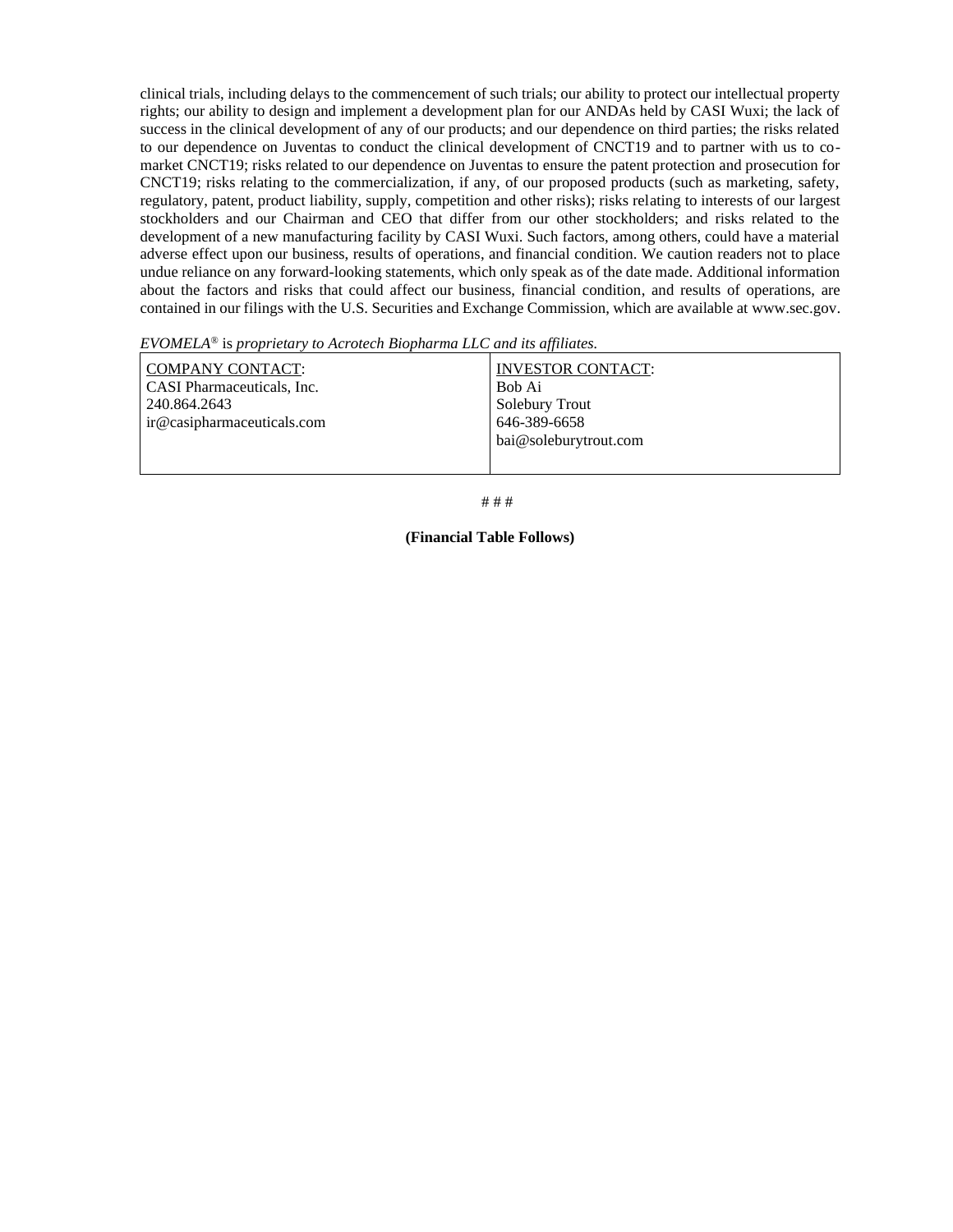#### **CASI Pharmaceuticals, Inc. Unaudited Condensed Consolidated Balance Sheets (In thousands, except share and per share data)**

| TH thousands, except share and per share data)                                                                                                                        |              | March 31,<br>2021 |               | December 31,<br>2020 |  |
|-----------------------------------------------------------------------------------------------------------------------------------------------------------------------|--------------|-------------------|---------------|----------------------|--|
| <b>ASSETS</b>                                                                                                                                                         |              |                   |               |                      |  |
| Current assets:                                                                                                                                                       |              |                   |               |                      |  |
| Cash and cash equivalents                                                                                                                                             | \$           | 68,117            | \$            | 57,064               |  |
| Investment in equity securities, at fair value                                                                                                                        |              | 10,948            |               | 9309                 |  |
| Accounts receivable, net of \$0 allowance for doubtful accounts                                                                                                       |              | 5,838             |               | 4,645                |  |
| Inventories                                                                                                                                                           |              | 2994              |               | 1,356                |  |
| Prepaid expenses and other                                                                                                                                            |              | 1,117             |               | 1,651                |  |
| Total current assets                                                                                                                                                  |              | 89,014            |               | 74,025               |  |
| Property, Plant and equipment, net                                                                                                                                    |              | 1876              |               | 2062                 |  |
| Intangible assets, net                                                                                                                                                |              | 12,834            |               | 13,210               |  |
| Long-term investments                                                                                                                                                 |              | 34,870            |               | 29,442               |  |
| Right of use assets                                                                                                                                                   |              | 8,323             |               | 8,696                |  |
| Other assets                                                                                                                                                          |              | 1176              |               | 299                  |  |
| Total assets                                                                                                                                                          | $\mathbb{S}$ | 148,093           | $\frac{1}{2}$ | 127,734              |  |
| LIABILITIES, REDEEMABLE NONCONTROLLING INTEREST AND STOCKHOLDERS' EQUITY                                                                                              |              |                   |               |                      |  |
| Current liabilities:                                                                                                                                                  |              |                   |               |                      |  |
| Accounts payable                                                                                                                                                      | $\mathbb{S}$ | 5,741             | \$            | 3,669                |  |
| Accrued and other current liabilities                                                                                                                                 |              | 2,238             |               | 3,015                |  |
| <b>Bank borrowings</b>                                                                                                                                                |              | 1,525             |               | 826                  |  |
| Notes Payable                                                                                                                                                         |              | 466               |               | 466                  |  |
| Total current liabilities                                                                                                                                             |              | 9,970             |               | 7,976                |  |
| Deferred income                                                                                                                                                       |              | 2,331             |               | 2,351                |  |
| Other liabilities                                                                                                                                                     |              |                   |               |                      |  |
|                                                                                                                                                                       |              | 13,596            |               | 13,834               |  |
| <b>Total liabilities</b>                                                                                                                                              |              | 25,897            |               | 24,161               |  |
| Commitments and contingencies                                                                                                                                         |              |                   |               |                      |  |
| Redeemable noncontrolling interest, at redemption value                                                                                                               |              | 22,164            |               | 22,033               |  |
| Stockholders' equity:                                                                                                                                                 |              |                   |               |                      |  |
| Preferred stock, \$1.00 par value: 5,000,000 shares authorized and 0 shares issued and outstanding                                                                    |              |                   |               |                      |  |
| Common stock, \$0.01 par value: 250,000,000 shares authorized at March 31, 2021 and December<br>31, 2020; 139,877,032 and 124,023,374 shares issued at March 31, 2021 |              |                   |               |                      |  |
| and December 31, 2020, respectively;<br>139,797,487 shares and 123,943,829 shares outstanding at March 31, 2021 and                                                   |              | 1,399             |               | 1,240                |  |
| December 31, 2020, respectively                                                                                                                                       |              |                   |               |                      |  |
| Additional paid-in capital                                                                                                                                            |              | 690,018           |               | 658,246              |  |
| Treasury stock, at cost: 79,545 shares held at September 30, 2020 and December 31, 2019                                                                               |              | (8,034)           |               | (8,034)              |  |
| Accumulated other comprehensive loss                                                                                                                                  |              | 485               |               | 589                  |  |
| Accumulated deficit                                                                                                                                                   |              | (583, 836)        |               | (570, 501)           |  |
| Total stockholders' equity                                                                                                                                            |              | 100,032           |               | 81,540               |  |
| Total liabilities, redeemable noncontrolling interest and stockholders' equity                                                                                        | $\mathbb{S}$ | 148,093           | $\mathbb S$   | 127,734              |  |